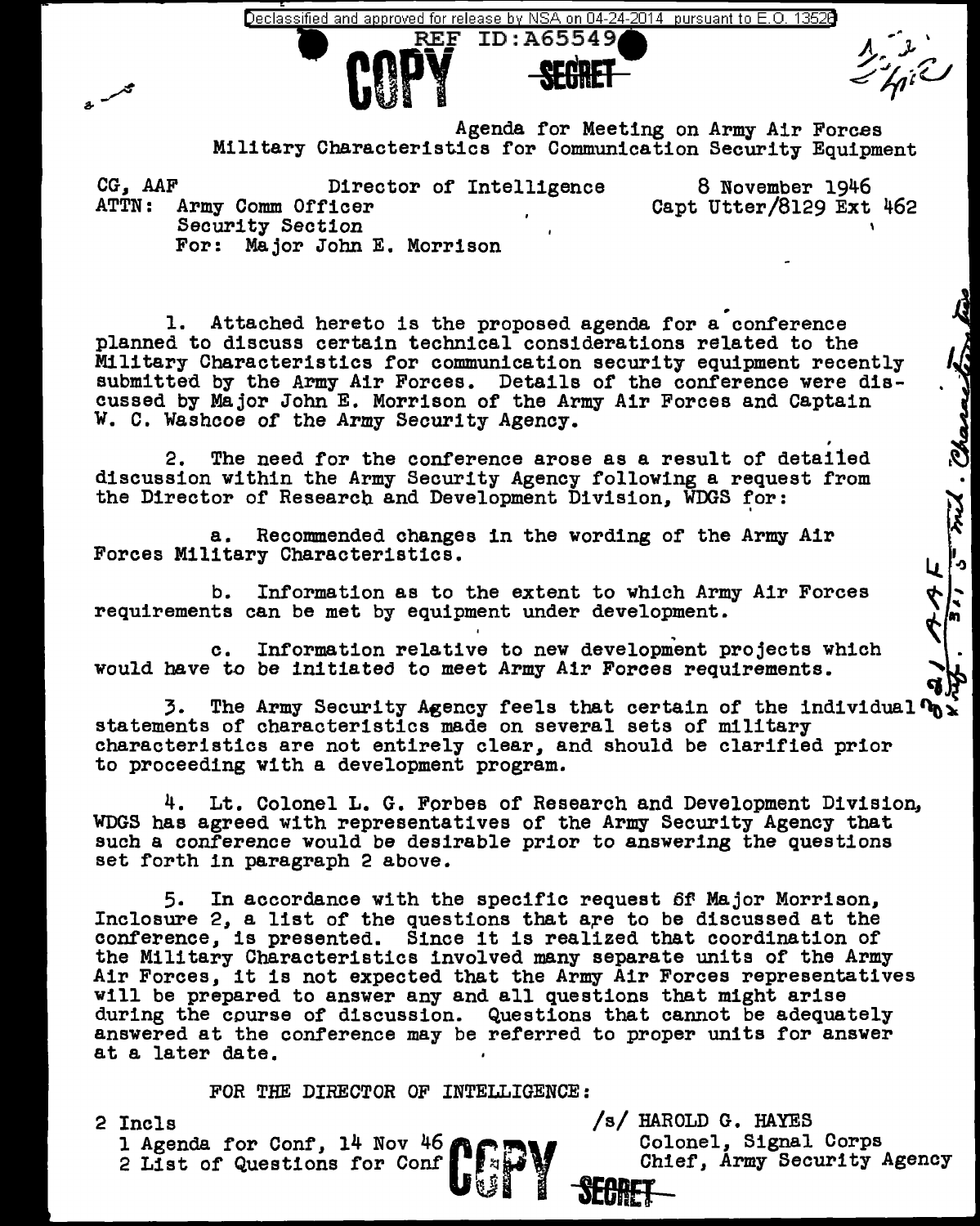

REF





## **AGENDA**

Conference on Army Air Forces Military Characteristics for Communications Security Equipment Date: 14 November 1946 Place: Room 117, Headquarters Building Arlington Hall Station

1000 Hours to 1230 Hours

AAF Representatives Probably five, to be named by Major Morrison

ASA Representatives Mr. William Friedman or Mr. Mark Rhoads Dr. Abraham Sinkov or Mr. Clark Dr. Solomon Kullback Mr. Leo Rosen Mr. Howard Barlow Major Jack M. Faulds Captain W. C. Washcoe Mr. William Brann Mr. Richard Dibos

R&D Division. WDGS Lt. Col. L. C. Forbes

1. Introduction to the Problem.

2. Discussion on several points applicable to all Military Characteristics.

Discussion on the following M/C's: 3.

| а. | $(AAF,$ Item 2)              | Medium-High Echelon Literal System |
|----|------------------------------|------------------------------------|
|    | b. $(AAF, Item 3)$           | Low-Echelon Literal System         |
|    | c. $\text{AAF}$ , Item $4$ ) | Airborne Literal System            |
|    | d. $(AAF, Itom 5)$           | Special Mission System             |
|    | e. $(AAF, Item 6)$           | Aircraft Movement System           |
|    | $f.$ (AAF, Item $7$ )        | Weather Collection System          |

1230 to 1330 hours luncheon